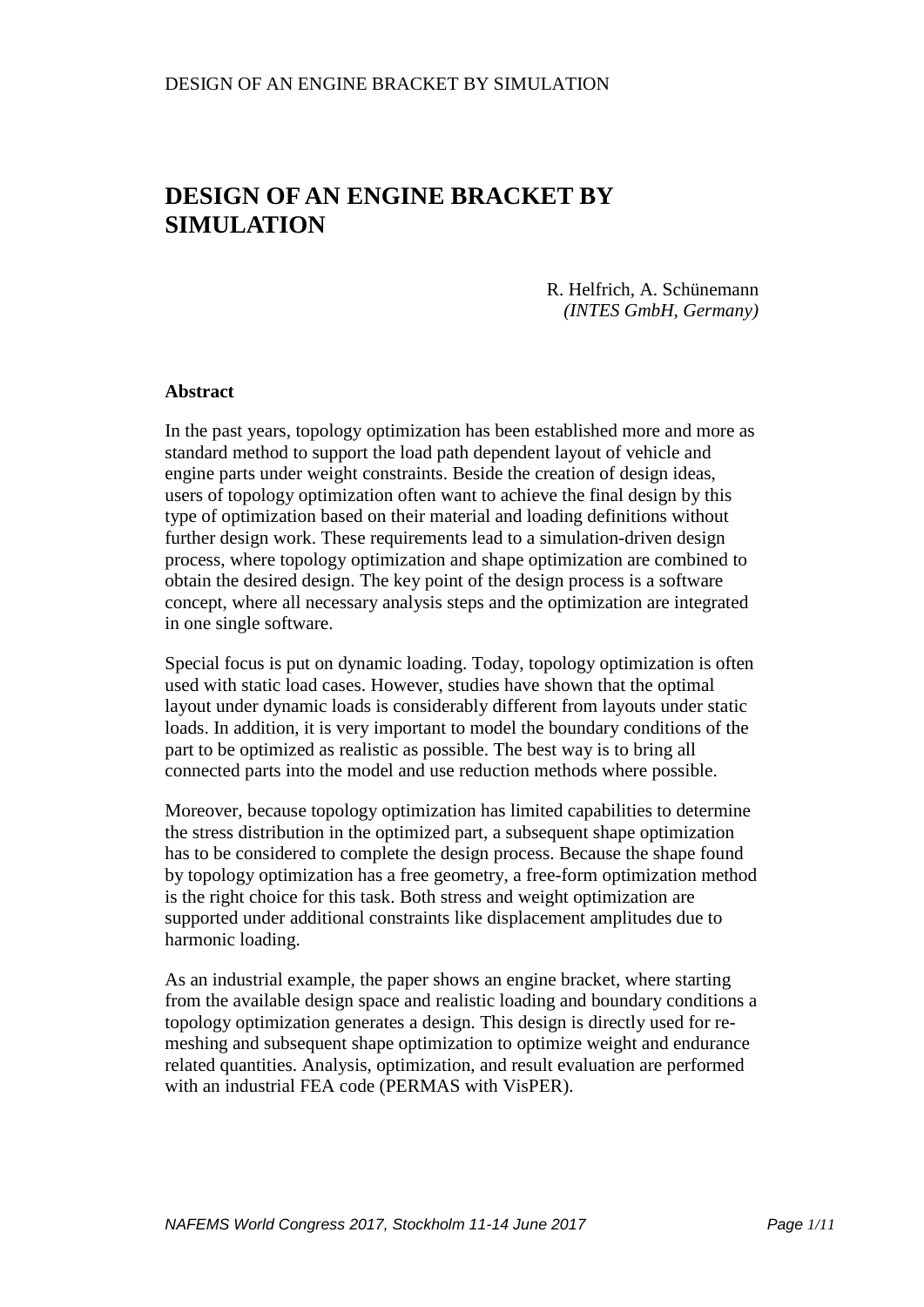## **1. Introduction**

Topology optimization is a great means to see how a structure under specific loadings and boundary conditions should look like. The basis is a Finite Element (FE) model of the structure, where the part to be optimized is represented as design space, which uses the maximum geometric dimensions where the optimized part has to fit in. A fine mesh is required, if one wants to see structural details from the optimization. Realistic loading and boundary conditions are very important to get a usable optimization result. In addition, an idea about the final weight and about the optimization objective is needed. Most frequently, the minimum compliance is used as objective to make the structure as stiff as possible, where compliance is defined as the strain energy in the structure under loading. Additional constraints for the topology optimization like symmetry and release directions for cast parts are possible and due to a particular intended manufacturing processes very important. The design variable of the topology optimization is the filling ratio of each finite element in the design space with values between zero and one. A zero filling ratio indicates an element, which is not needed in the optimized structure, and a filling ratio of one indicates that this element has to be kept in the optimized structure. It is the mission of the topology optimization to get a clear result with filling ratios very close to zero and very close to one. Such a result can then be used for further design steps. Due to the separation between not needed and kept elements, the interface between both areas of elements is very jagged. So, a smoothing process is needed, which generates a smooth surface for the areas of kept elements. With this result, the communication with designers is facilitated and a suitable design can be more easily obtained.

In the past, the meshes of the design space were frequently made from TET4 elements in order to get the layout faster. Due to the high stiffness of this element type and due to today's higher speed of topology optimization methods, there is a clear recommendation to use TET10 elements instead.

In case, one wants to get not only an idea about the shape of a structure but also about its durability, then we have to state that stress results from topology optimization are of limited value, because the jagged surface of the kept elements is not a preferable basis to calculate stresses. Hence, the results from topology optimization have first to be used to design the new part. Then, for the new structure, a shape optimization can be used to optimize durability values like stresses, strains, and safety factors taking into account additional constraints like weight and compliance.

In the following sections, an engine bracket is introduced as industrial example. This model is used to perform a topology optimization for static load and dynamic load cases under fixed boundary conditions. Afterwards, the engine is added as main connected part to the bracket. The engine model is reduced by dynamic condensation to limit the model size and the required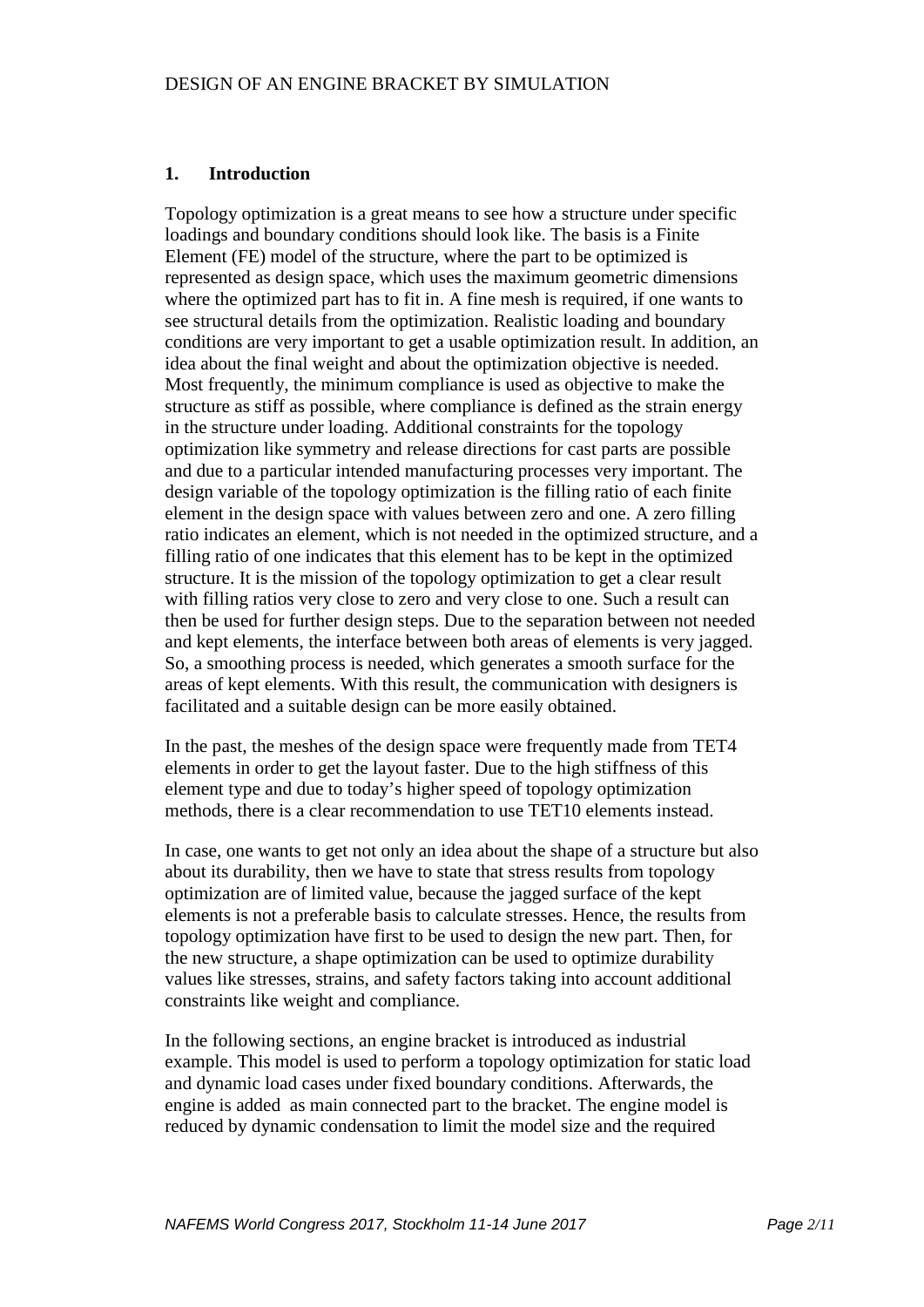computational effort for topology optimization. Subsequently, a new model is created using the result of the topology optimization with dynamic load cases. This model is very close to the smoothed hull. Then, a freeform shape optimization is performed to minimize the stresses due to the dynamic loads.

## **2. Model of Engine Bracket**

Fig. 1 shows the model for topology optimization, where the fixation points to the engine are supported and the loading point has an offset to the surface of the structure. This offset is modelled using a rigid body connection between loading point and structure. The engine bracket will become a cast part. Therefore, a release direction is specified to describe the manufacturing process. The fixation points to the engine block should not be changed. There, frozen regions are defined, which keep the fixation areas in the design space, but avoid any modification of these areas by the optimization process. In this model, all finite elements are part of the design space. All areas beside the frozen regions are subject to change by optimization.



*Figure 1: Optimization model of engine bracket*

The dimensions of the model are about  $X/Y/Z = 190/165/230$  mm. The model size is about 985,000 nodes and 2,951,000 degrees of freedom.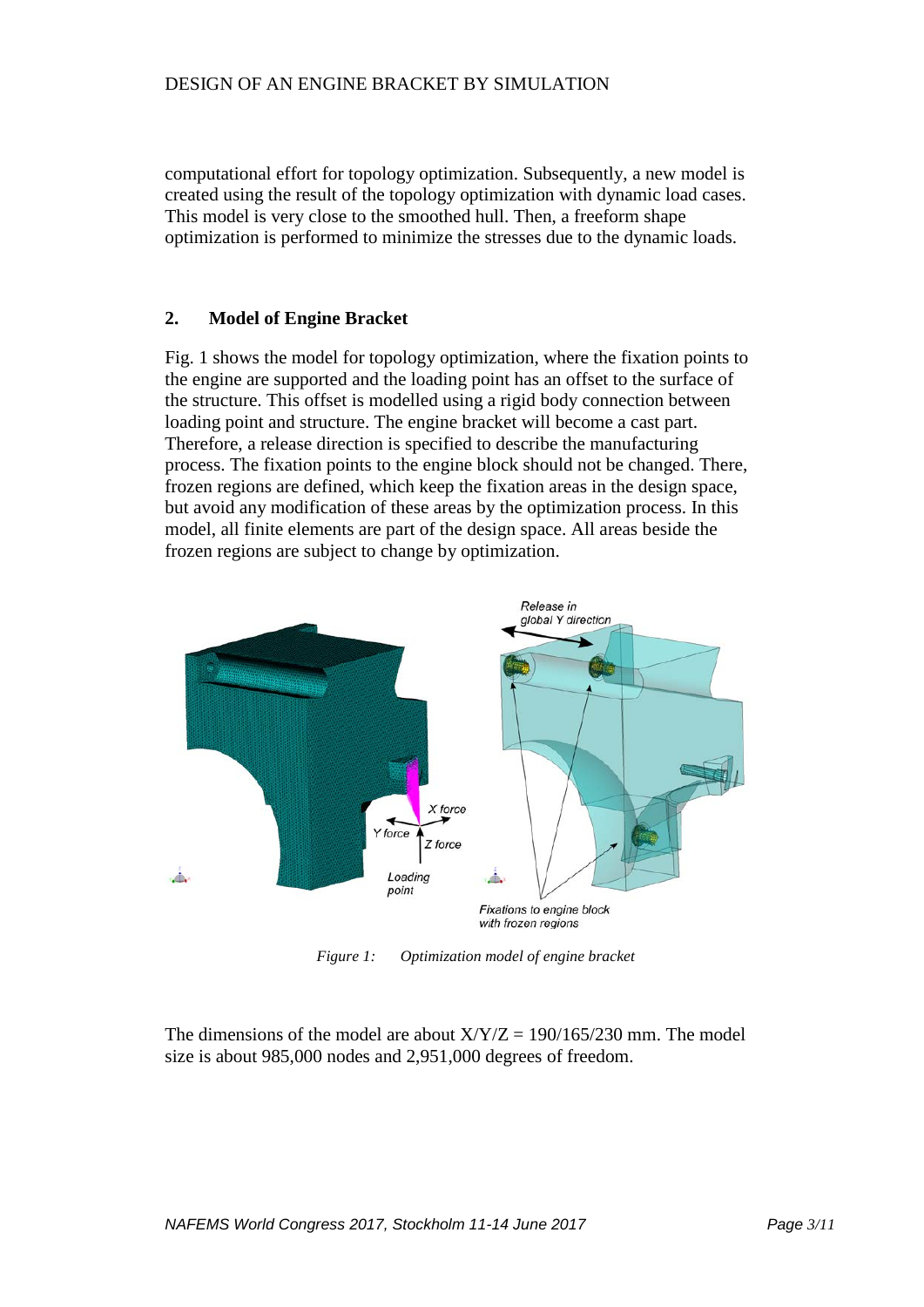### **3. Dynamic Optimization with Fixed Supports**

For the topology optimization under dynamic conditions, a frequency response analysis is used. The optimization objective is to minimize the displacement amplitude in X direction. The other directions are taken as constraints with a 0.3 mm limit. The weight is chosen as the weight of the predecessor part. Beside the definition of a release direction and frozen regions as shown in Fig. 1, a minimum member size of 10 mm is used. This restriction avoids the generation of very small structures inside the design space and helps to get a producible result.

The fixations to the engine were considered as the supports of the bracket. The next section explains how to take into account the engine stiffness in addition.

There were static loads specified for the bracket. The frequency response analysis uses the same loads but as unit loads with harmonic excitation. The number of frequency points is 100 equidistant points from 10 Hz to 1000 Hz plus all eigenfrequencies in this frequency range.

Beside the frequency response analysis, the static analysis is also applied. It is crucial in dynamic topology optimization that static conditions are also applied. Pure dynamic conditions tend to reduce the mass too much, because dynamic conditions are not reflecting static conditions automatically. Every optimization loop contains a static analysis and a modal frequency response analysis.



*Figure 2: Bracket shape under fixed supports with displacement amplitude history (top) and weight history (bottom)*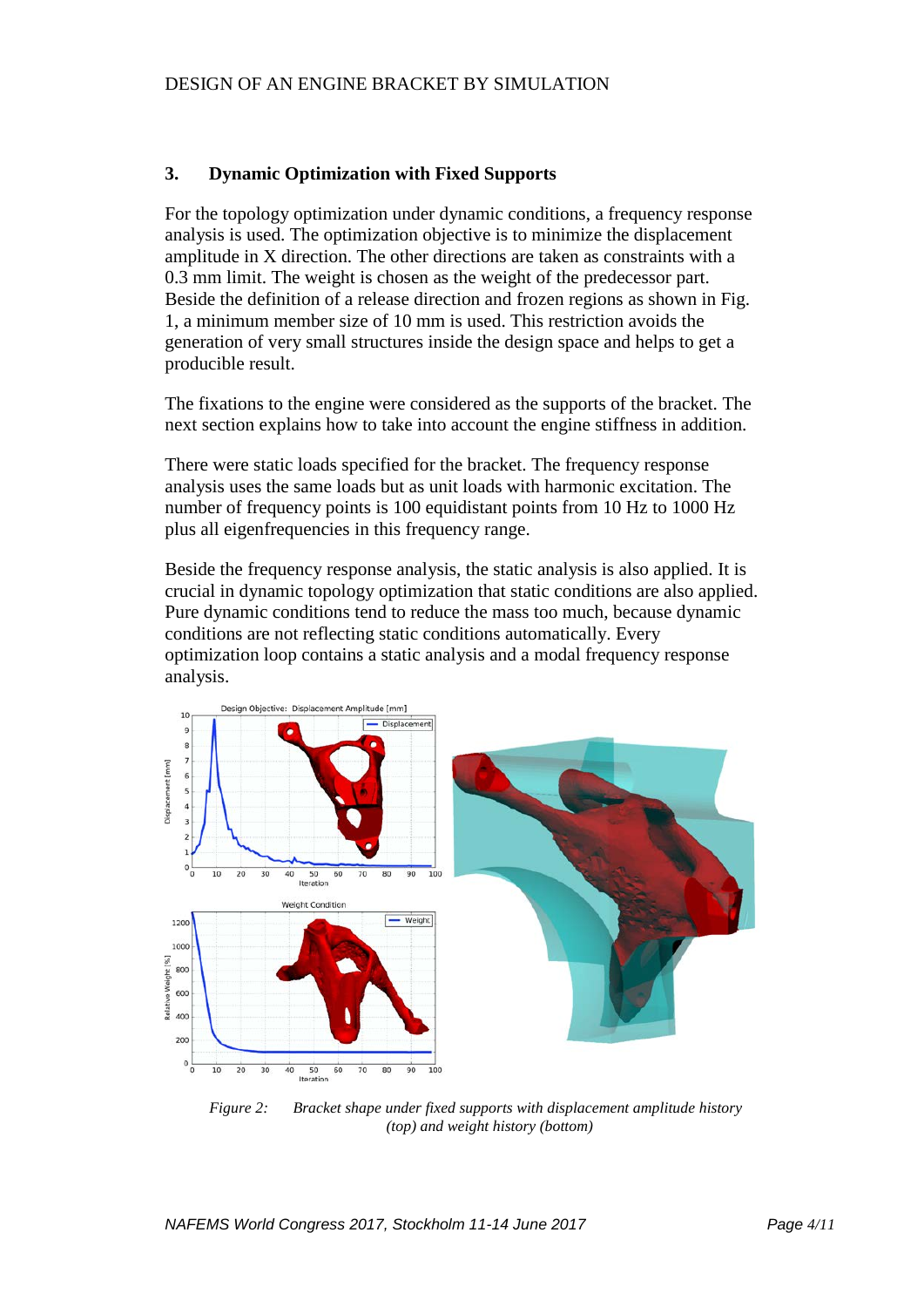The dynamic topology optimization has started with a filling ratio of 1.0. The compliance is used as additional constraint to the optimization with a value of 33.0 Nmm to reflect the static part of the loading.

The result of the dynamic topology optimization is shown in Fig. 2, where the surface of the remaining elements is smoothed for better impression of the result. Different views also facilitate the spatial impression of the final shape.

The initial and final amplitude of the frequency response function is shown in Fig. 3.



*Figure 3: Frequency response amplitudes for the initial (top) and final optimized (bottom) shape from dynamic topology optimization under fixed supports*

## **4. Dynamic Optimization when Mounted on Engine**

Another topology optimization of the same bracket has been performed to demonstrate the importance of realistic boundary conditions. In the previous section, the supports of the bracket were fixed. Here the complete engine has been used with the real mounting points to model the connection stiffness at the supports.

The engine model is much larger and has much more nodes than the bracket. So, the additional engine model raises drastically the computation time for the topology optimization. The classical solution for this situation is to use dynamic condensation to reduce the size of the engine model. A Craig-Bampton dynamic condensation generated the reduced stiffness, mass and damping matrices of the engine, where the nodes of the engine, which are connected to the bracket, are used as remaining nodes for the static part of Craig-Bampton method. For the condensation, 708 interface nodes have been selected and 50 modes of the engine up to 4,000 Hz have been taken into account.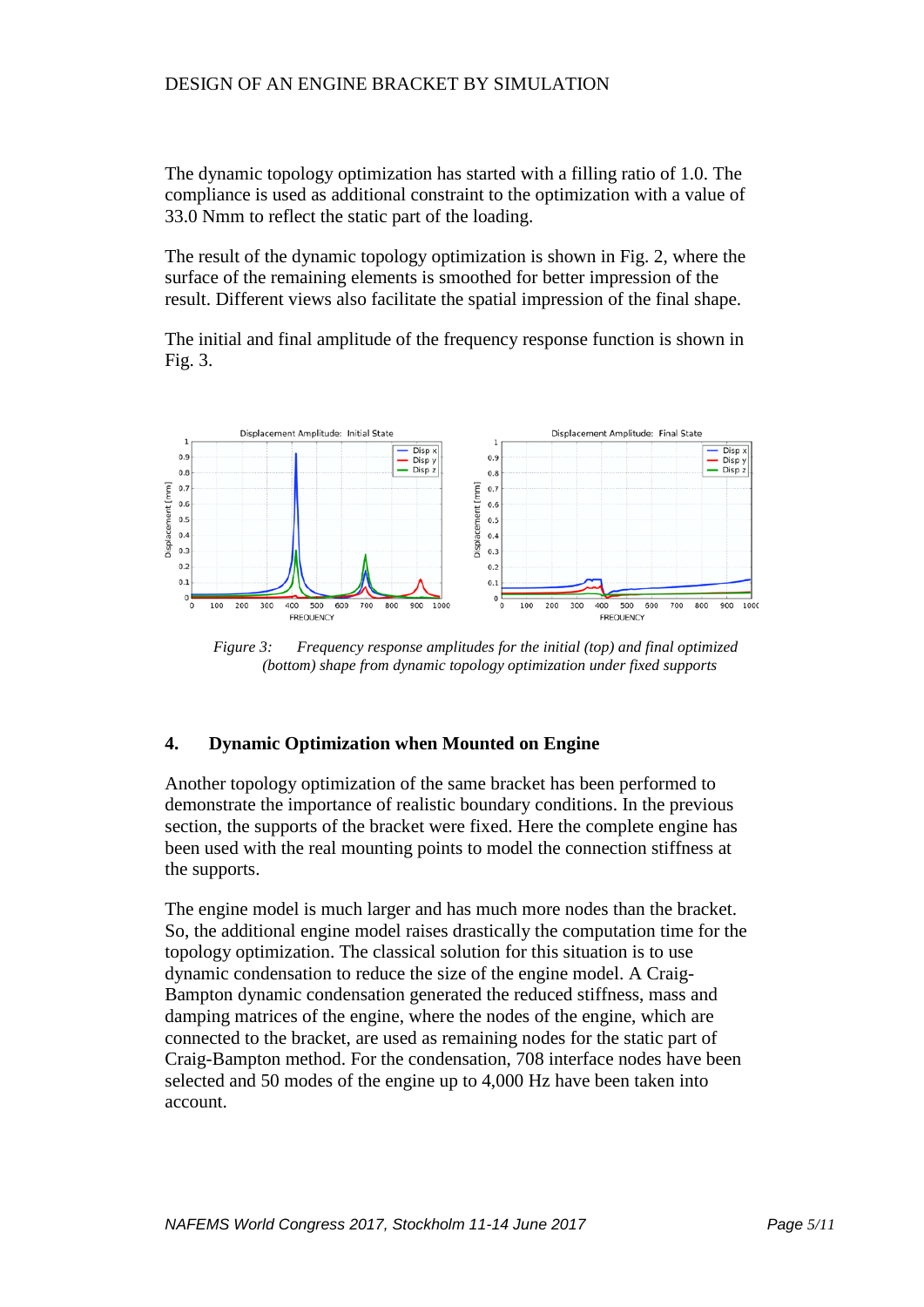

The conditions for the topology optimization are the same as for the fixed supports.

*Figure 4: Bracket shape mounted on the engine with displacement amplitude history (top) and weight history (bottom)*

The result of the dynamic topology optimization with the engine is shown in Fig. 4, where the surface of the remaining elements is smoothed for better impression of the result. Different views also facilitate the spatial impression of the final shape.

The initial and final amplitude of the frequency response function is shown in Fig. 5.



*Figure 5: Frequency response amplitudes for the initial (top) and final optimized (bottom) shape from dynamic topology optimization with engine*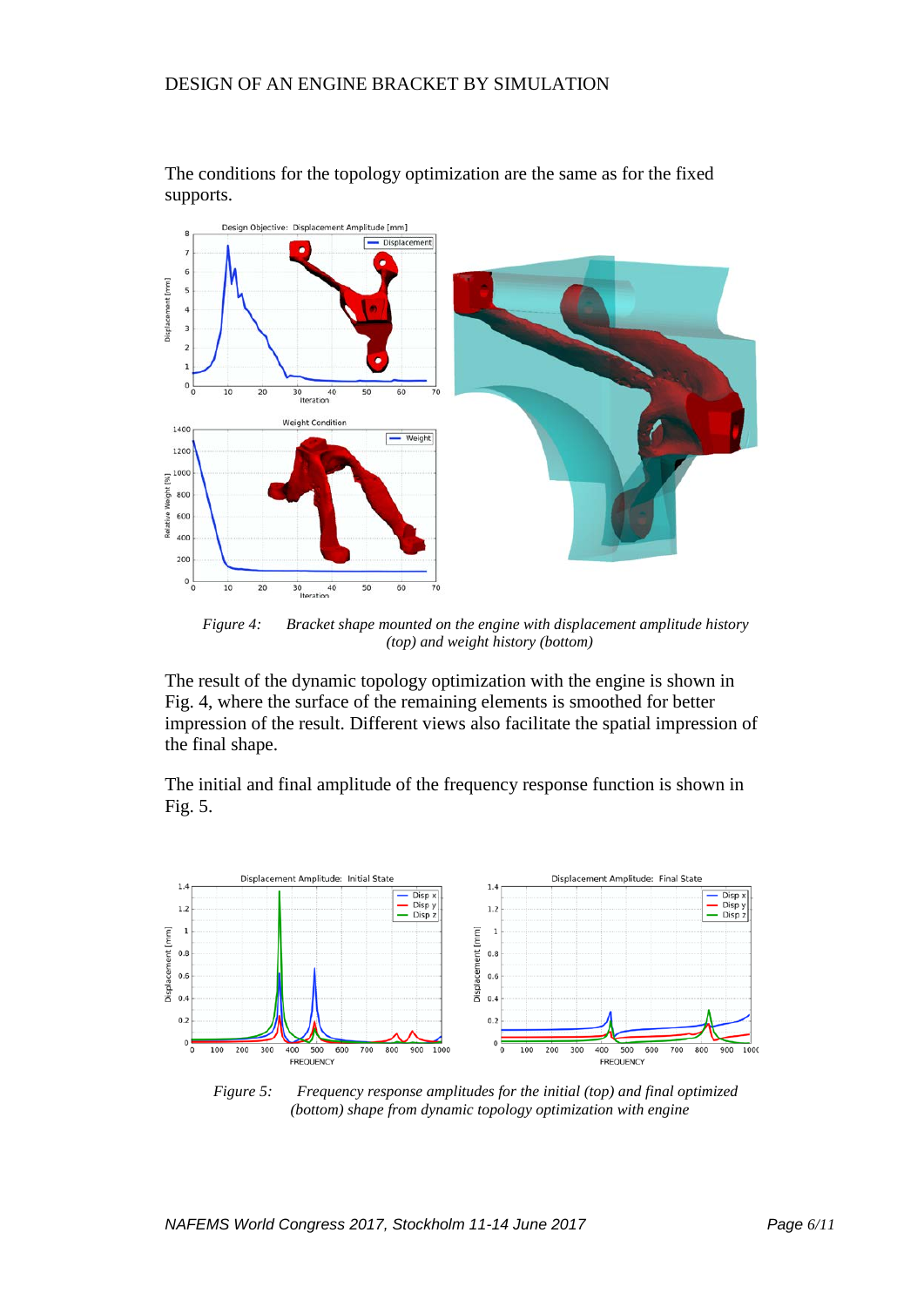Comparing this layout with the layout of the previous section there are significant differences of the shape and the response behaviour. While the final mass and compliance is the same, the final displacement amplitudes are larger than with fixed bracket supports.

## **5. Optimization of Stresses**

As explained above in the introduction, the stress in the design achieved by topology optimization is not suitable for evaluating the durability of the optimized part. Therefore, a subsequent shape optimization is performed.

The first step is to use the final design from dynamic topology optimization for meshing. To this end, the hull of the final design can be exported for meshing. The geometry of the hull is only slightly modified in order to keep the design as close as possible to the topology optimization result. Fig. 6 shows the new part and its boundary conditions, which are identical to the topology optimization. The model size is about 980,000 nodes and about 2,900,00 degrees of freedom.

The optimization method used is a non-parametric free-form optimization based on optimality criteria best suited for stress optimization. This method allows a thickness change at every node of the bracket surface during optimization, while the mesh topology remains unchanged and the node coordinates at the surface and in the interior of the solid are modified to preserve the mesh quality.



*Figure 6: Frequency response amplitudes for the initial (top) and final optimized (bottom) shape from dynamic topology optimization*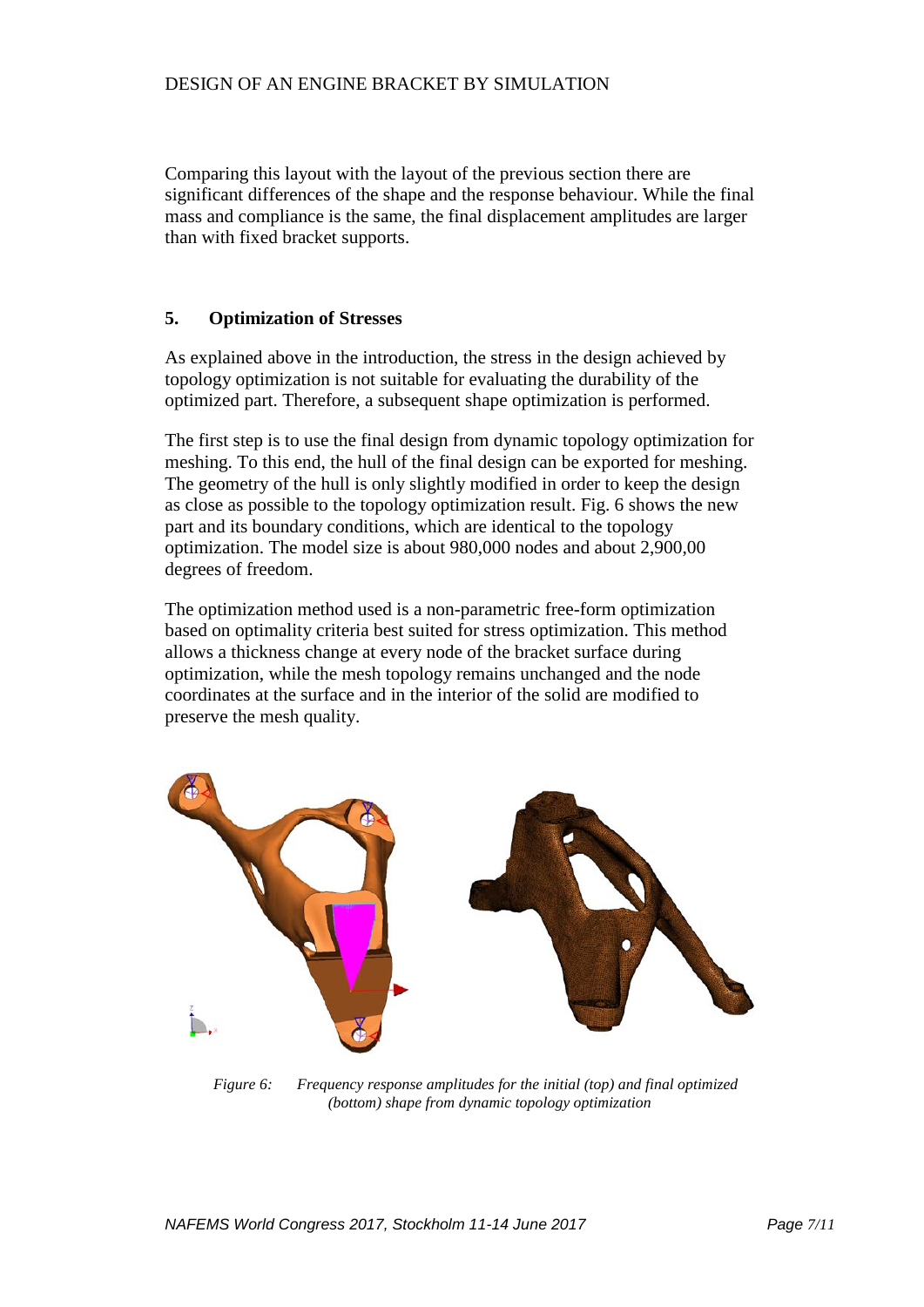The objective used was the weight combined with stress and displacement constraints. The thickness change was limited to  $\pm 4$  mm. The stress constraint was 35 MPa, the compliance constraint is 38 Nmm and the constraint of the displacement amplitude is 0.7 mm.

As for the previous dynamic topology optimization, the free-form optimization used static and frequency response analysis for optimization.

The free-form optimization result is achieved after 6 iterations. The history of the objective function weight and the constraints compliance and stress is shown in Fig. 7. The weight is reduced by about 15%. All constraints are observed in the final design.

The shape change is visualized in Fig. 8, where the position change of the nodes normal to the surface is shown. The maximum allowed values of  $\pm 4$  mm are not exploited. The maximum thickness change is about 2 mm growing and shrinking.



*Figure 7: Histories of objective function (weight) and the constraints compliance and stress (von Mises)*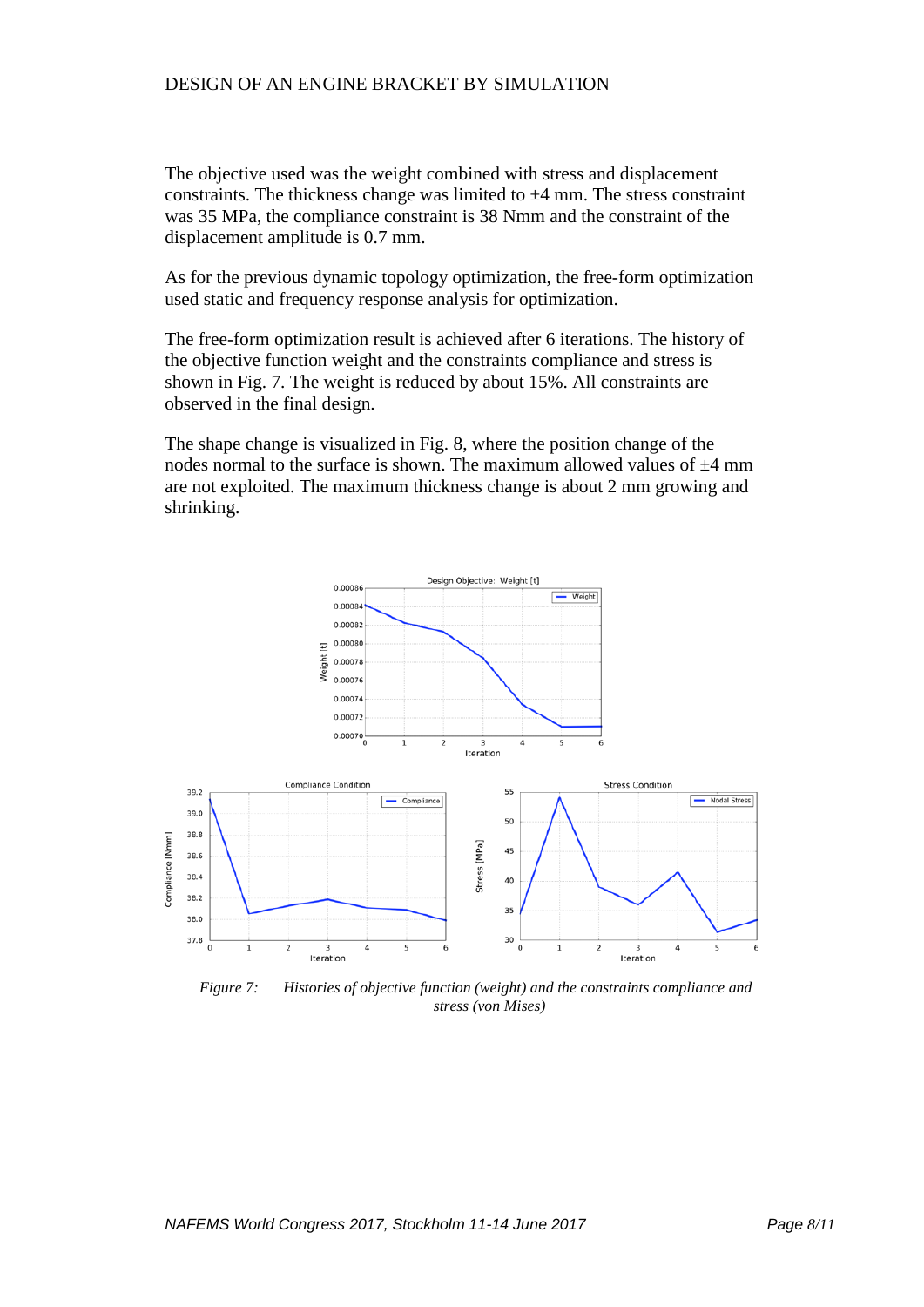The stress distribution before and after the free-form optimization is shown in Fig. 9. The stress constraint is not violated before optimization. Nevertheless, stresses are widely reduced through other constraints like compliance. A detail with high initial stress before the optimization is shown in Fig. 10, where the stress is reduced from 34.5 MPa to 18.5 MPa.

Finally, the initial and final amplitude in the frequency response is shown in Fig. 11. The constraint condition for the maximum amplitude is observed and does not exceed 0.7 mm.



*Figure 8: Normal thickness change by free-form optimization*



*Figure 9: Von Mises stress distribution before and after free-form optimization*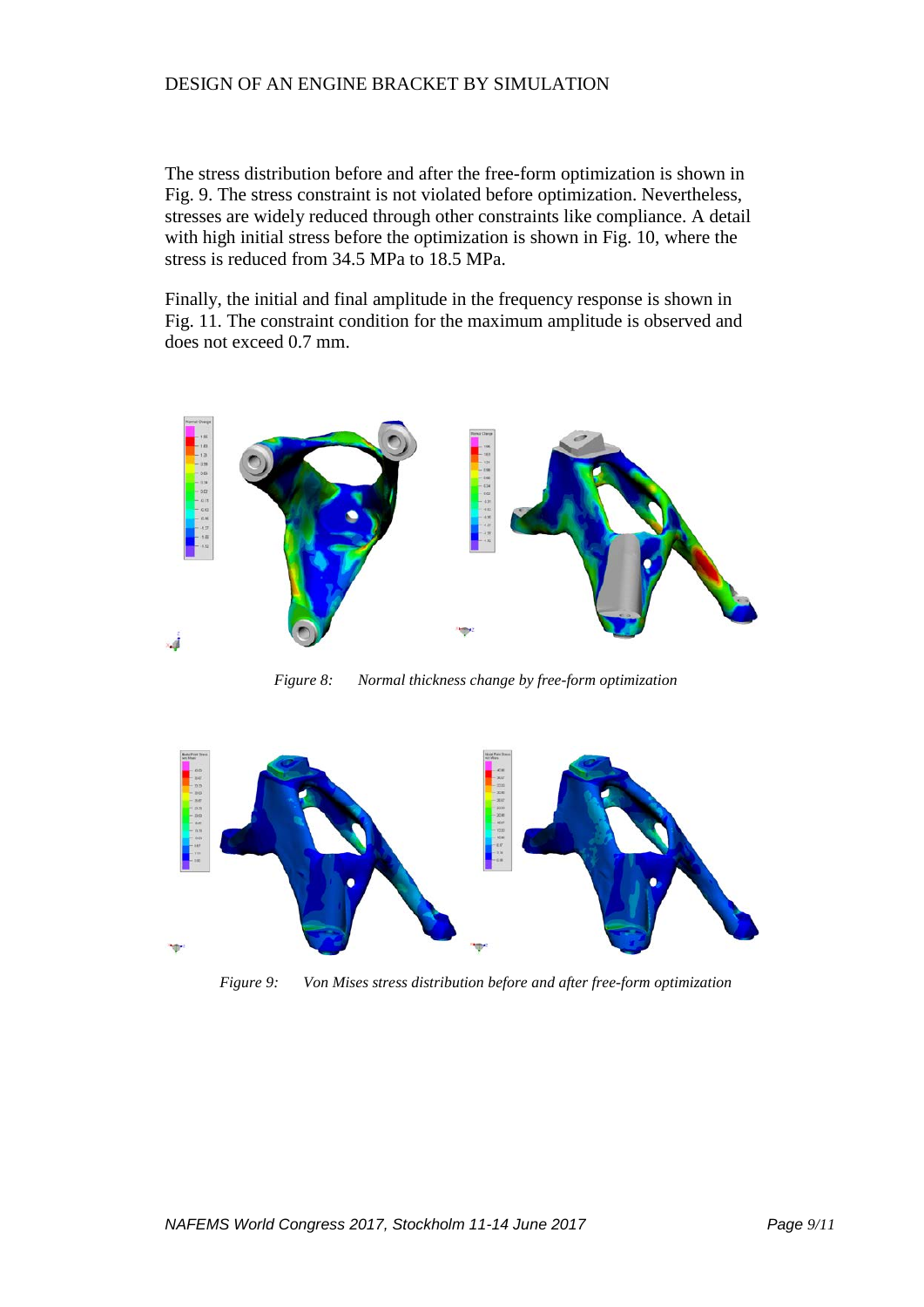

*Figure 10: Von Mises stress distribution before and after free-form optimization for a detail with high initial stress*



*Figure 11: Frequency response amplitudes for the initial (top) and final optimized (bottom) shape from free-form optimization*

## **6. Conclusion**

An engine bracket as industrial example has been used to show the influence of connected parts in dynamic analysis on the layout found by topology optimization. It is highly recommendable to take into account connected parts during topology optimization. In addition, static loading should not be neglected.

In order to reduce the model size and the related computation time, the connected parts were reduced by dynamic condensation using the Craig-Bampton method.

The smoothed layout from topology optimization has been used to generate a new geometry and design of the bracket. A new mesh was generated.